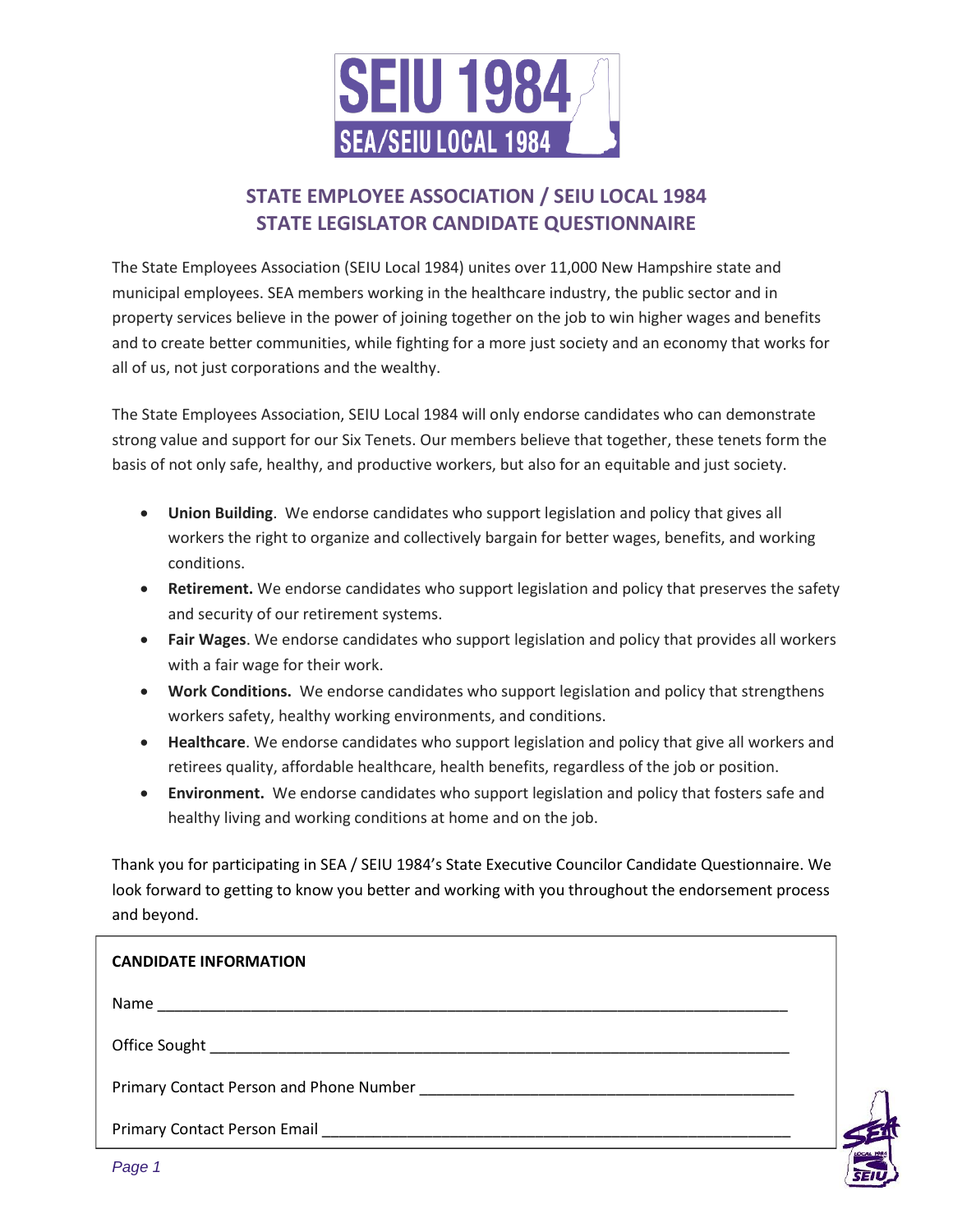#### 2**021 CAMPAIGN PROFILE**

\_\_\_\_\_\_\_\_\_\_\_\_\_\_\_\_\_\_\_\_\_\_\_\_\_\_\_\_\_\_\_\_\_\_\_\_\_\_\_\_\_\_\_\_\_\_\_\_\_\_\_\_\_\_\_\_

\_\_\_\_\_\_\_\_\_\_\_\_\_\_\_\_\_\_\_\_\_\_\_\_\_\_\_\_\_\_\_\_\_\_\_\_\_\_\_\_\_\_\_\_\_\_\_\_\_\_\_\_\_\_\_\_

Campaign Staff Campaign Manager

Finance Director

**SEA/ SEIU Local 1984**

207 N. Main Street Concord, NH 03301 ctiernan@seiu1984.org

| <b>Campaign Consultants</b>                                                       |
|-----------------------------------------------------------------------------------|
|                                                                                   |
|                                                                                   |
|                                                                                   |
|                                                                                   |
|                                                                                   |
| Anticipated Campaign Budget                                                       |
| Total Amount of Anticipated Campaign Expenditures_______________________________  |
|                                                                                   |
|                                                                                   |
| Other Information                                                                 |
| Party Affiliation: Democratic_____________ Republican____________ Other__________ |
| Top Three Issues:                                                                 |
| 1. $\qquad \qquad$                                                                |
|                                                                                   |
| 3.                                                                                |
|                                                                                   |
| Briefly explain why these three issues are important to you.                      |

## **Union Building**

*The State Employees Association endorses candidates who support legislation and policy that gives all workers the right to organize and collectively bargain for better wages, benefits, and working conditions.*

1. Will you author, co-author, sign on, and otherwise commit to support legislation and policy that strengthens and supports unions?

. The Mess of the Mess of the Mess of the Mess of the Mess of the Mess of the Mess of the Mess of the Mess of the Me<br>The Mess of the Mess of the Mess of the Mess of the Mess of the Mess of the Mess of the Mess of the Mess

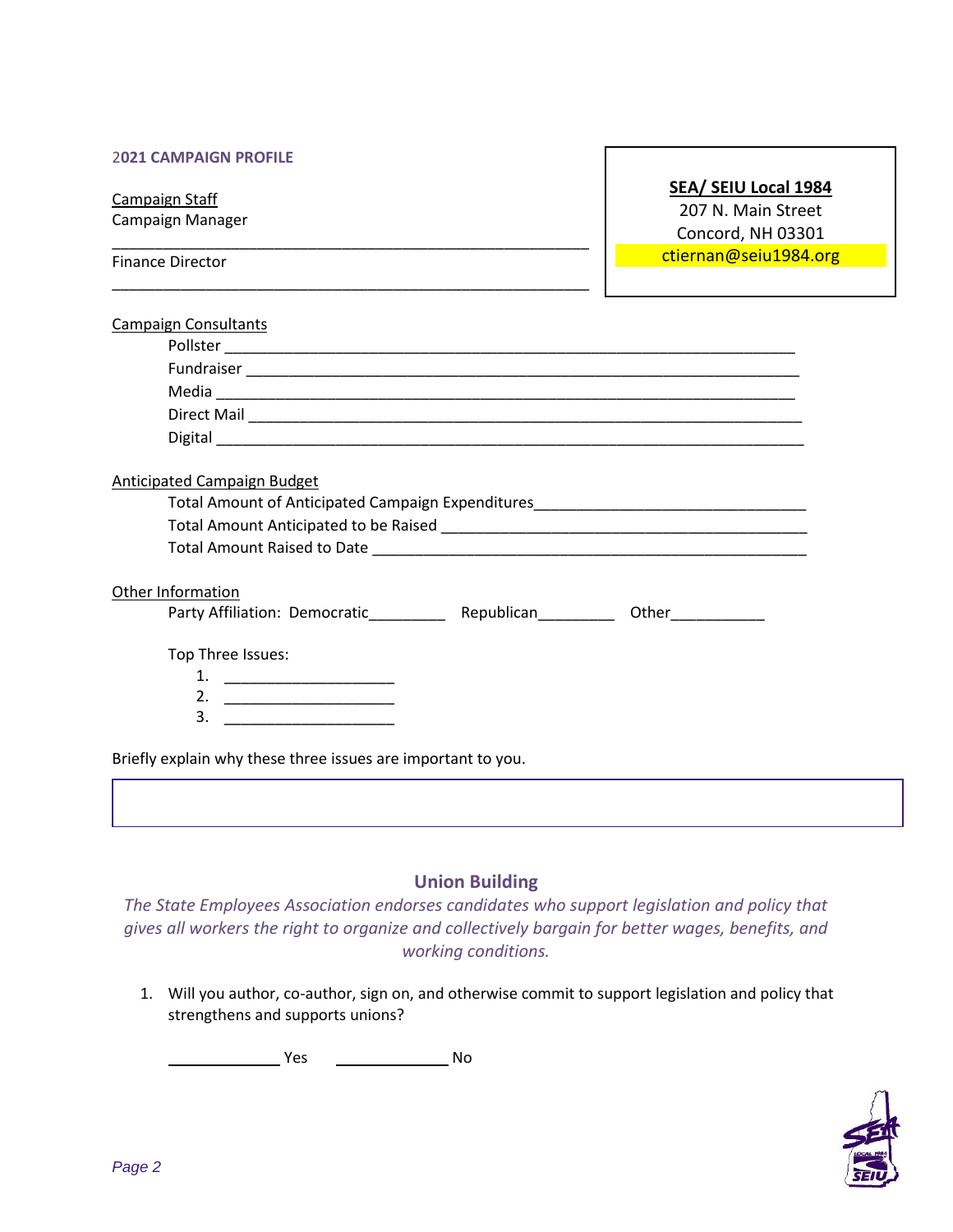2. Will you vote in support of legislation and policy that strengthens and supports unions?

**No. 2.1. No. 2.1. No. 2.1. No. 2.1. No. 2.1. No. 2.1. No. 2.1. No. 2.1. No. 2.1. No. 2.1. No. 2.1. No. 2.1. No** 

3. Describe your experience with unions and/or collective bargaining.

- 4. Please provide a few examples of how you have supported, developed, or improved the ability of workers to organize and bargain collectively in the past.
- 5. Please provide a few examples of what you would like to accomplish as a legislator that would align with building stronger unions in New Hampshire.
- 6. If elected, will you pledge to support legislation and policy that gives all workers the right to organize and collectively bargain for better wages, benefits, and working conditions?

<u>Note</u> Note that the New Yes and Note that the Note that the Note that the Note that the Note that the Note that the Note that the Note that the Note that the Note that the Note that the Note that the Note that the Note th

## **Retirement**

*The State Employees Association endorses candidates who support legislation and policy that preserves the safety and security of our retirement systems.*

1. Will you support, co-author, sign on, and otherwise commit to providing appropriate cost of living increases to retired workers?

**The Street Street Street Street Street Street Street Street Street Street Street Street Street Street Street S** 

2. Will you author, co-author, sign on, and otherwise commit to support legislation and policy that improves and strengthens our New Hampshire Retirement System?

. Yes No

3. Will you vote in support of legislation and policy that strengthens and improves retirement benefits for New Hampshire Workers?

. Yes No

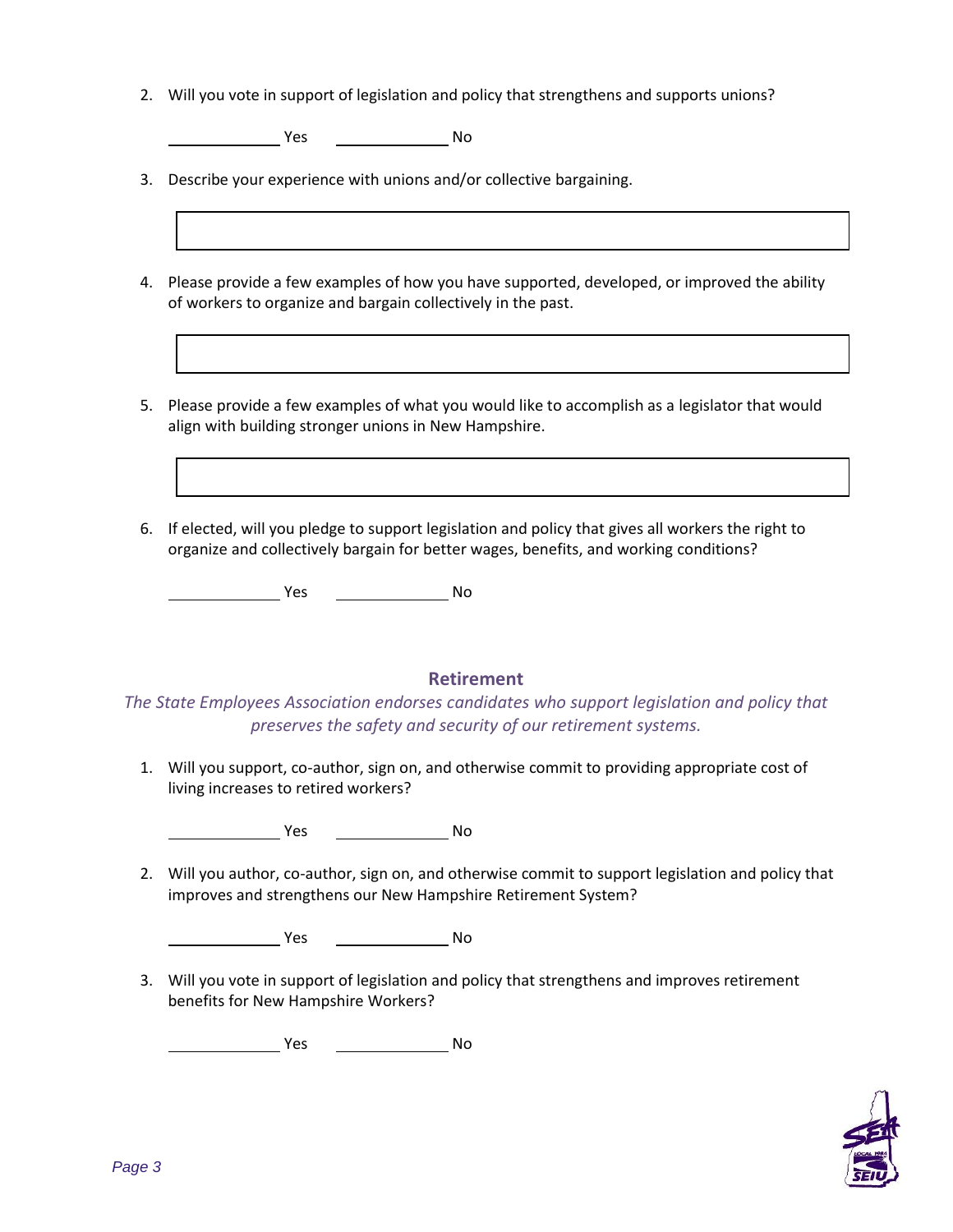- 4. Describe your experiences and/or knowledge of retirement systems.
- 5. Please provide a few examples of how you have supported, developed, or improved the ability of workers to retire with security and dignity in the past.
- 6. Please provide a few examples of what you would like to accomplish as a legislator that would align with building a stronger retirement system for New Hampshire workers.
- 7. If elected, will you pledge to support legislation and policy that gives all workers the benefits and stability to be able to retire with financial security?

**The Second Second Second Second Second Second Second Second Second Second Second Second Second Second Second Second Second Second Second Second Second Second Second Second Second Second Second Second Second Second Second** 

#### **Fair Wages**

## *The State Employees Association endorses candidates who support legislation and policy that provides all workers with a fair wage for their work.*

1. Will you support, co-author, sign on, and otherwise commit to support efforts by counties and municipalities to modify their procurement policies to include wage and benefits standards for service contracts?

**The Street Street Street Street Street Street Street Street Street Street Street Street Street Street Street S** 

2. Will you author, co-author, sign on, and otherwise commit to support legislation and policy that establishes a fair wage system for New Hampshire workers?

**. Yes No. 2018** No. 2019

3. Will you vote in support of legislation and policy that establishes a fair minimum wage in New Hampshire?

**The Street Street Street Street Street Street Street Street Street Street Street Street Street Street Street S** 

4. Describe your knowledge and understanding of how to establish fair and equitable wages.

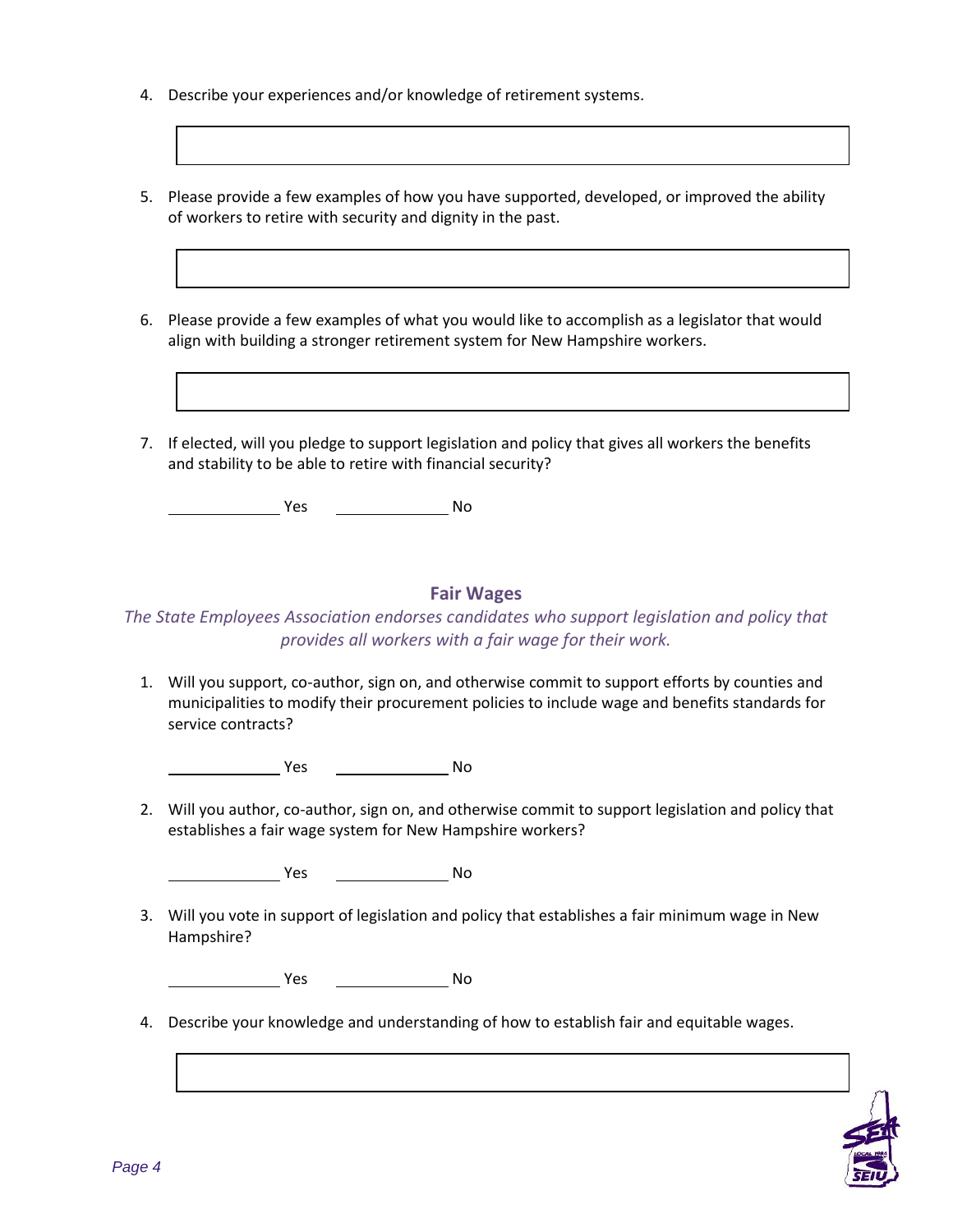- 5. Please provide a few examples of how you have supported, developed, or improved the equity and fairness of wages, including the minimum wage situation in New Hampshire, in the past.
- 6. Please provide a few examples of what you would like to accomplish as a legislator that would help establish fair and equitable wages for New Hampshire workers.
- 7. If elected, will you pledge to support legislation and policy that gives all workers a fair and equitable wage?

**The Street Street Street Street Street Street Street Street Street Street Street Street Street Street Street S** 

### **Work Conditions**

*The State Employees Association endorses candidates who support legislation and policy that strengthens workers safety, healthy working environments, and conditions.*

1. Will you support, co-author, sign on, and otherwise commit to support efforts by state, county, and municipal workers to improve their working conditions?

**The Structure Vestion And No. 2016** 

2. Will you support, co-author, sign on, and otherwise commit to support legislation and policy that reduces racial disparities, wage inequities, bullying, harassment of any kind, and nepotism in the workplace?

**The Structure Vestion And No. 1998** 

3. Will you author, co-author, sign on, and otherwise commit to support legislation and policy that protects the safety and health of our working environments?

**The Street Street Street Street Street Street Street Street Street Street Street Street Street Street Street S** 

4. Will you vote in support of legislation and policy that supports workers safety, healthy working environments and conditions in New Hampshire?

**The Structure Pressure Pressure Pressure Pressure Pressure Pressure Pressure Pressure Pressure Pressure Pressure** 

5. Describe your knowledge and understanding of how working conditions affect the workers.

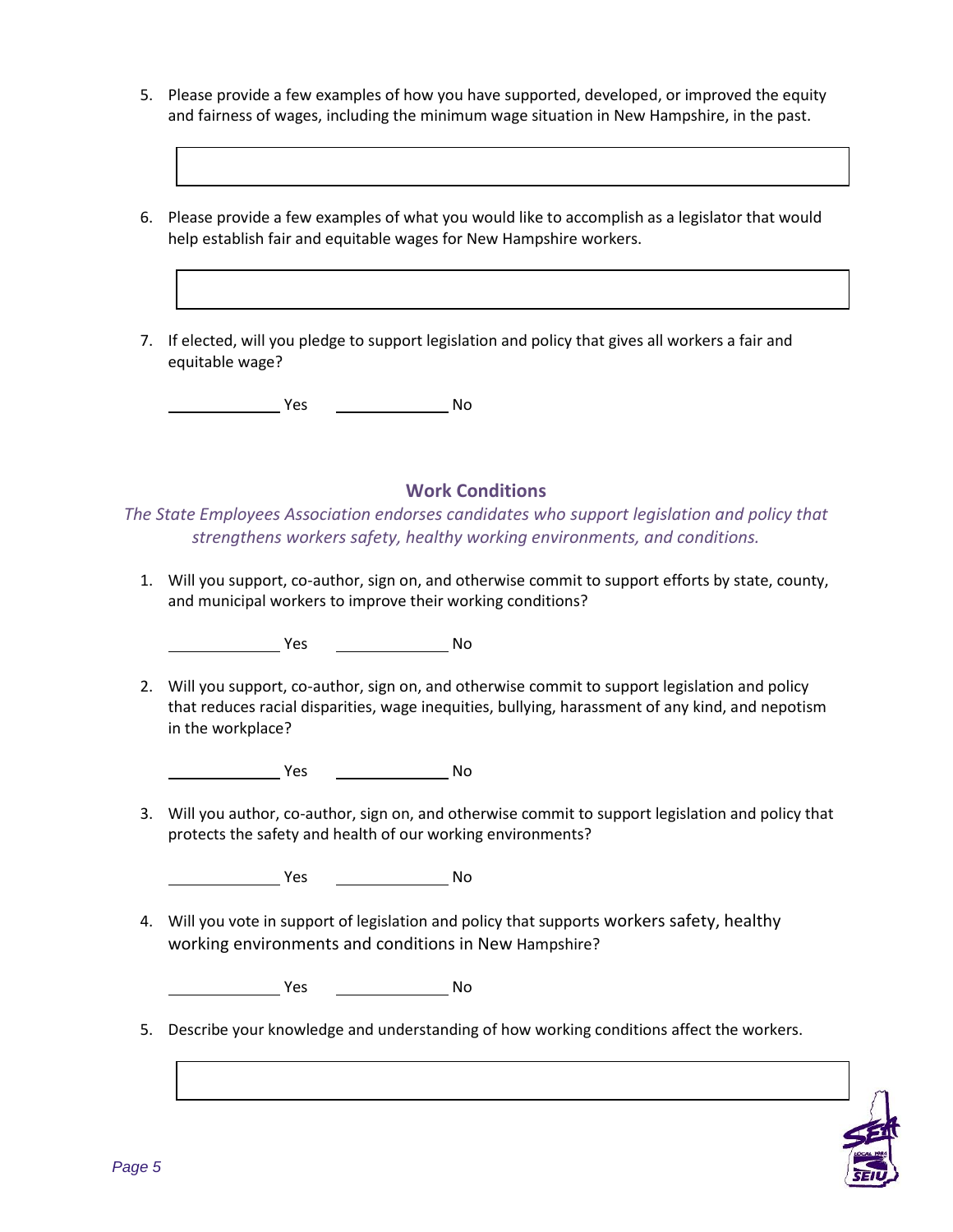- 6. Please provide a few examples of how you have supported, developed, or improved working conditions of New Hampshire workers in the past.
- 7. Please provide a few examples of what you would like to accomplish as a legislator that would help improve working conditions for New Hampshire workers.
- 8. If elected, will you pledge to support legislation and policy that provides all workers with safe and healthy working conditions and working environments?

Yes No

#### **Healthcare**

*The State Employees Association endorses candidates who support legislation and policy that give all workers and retirees quality, affordable healthcare, health benefits, regardless of the job or position.*

1. Will you author, co-author, sign on, and otherwise commit to support legislation and policy that establishes permanent paid sick time and paid family leave for all New Hampshire workers?

**The Second Second Second Second Second Second Second Second Second Second Second Second Second Second Second Second Second Second Second Second Second Second Second Second Second Second Second Second Second Second Second** 

2. Will you vote in support of legislation and policy that establishes affordable and high quality healthcare for all New Hampshire workers?

. Yes No

- 3. Describe your knowledge and understanding of the strengths and weaknesses of our current healthcare system.
- 4. Please provide a few examples of how you have supported, developed, or improved the quality and affordability of healthcare and health benefits in the past.
- 5. Please provide a few examples of what you would like to accomplish as a legislator that would help provide affordable healthcare and health benefits for New Hampshire workers.